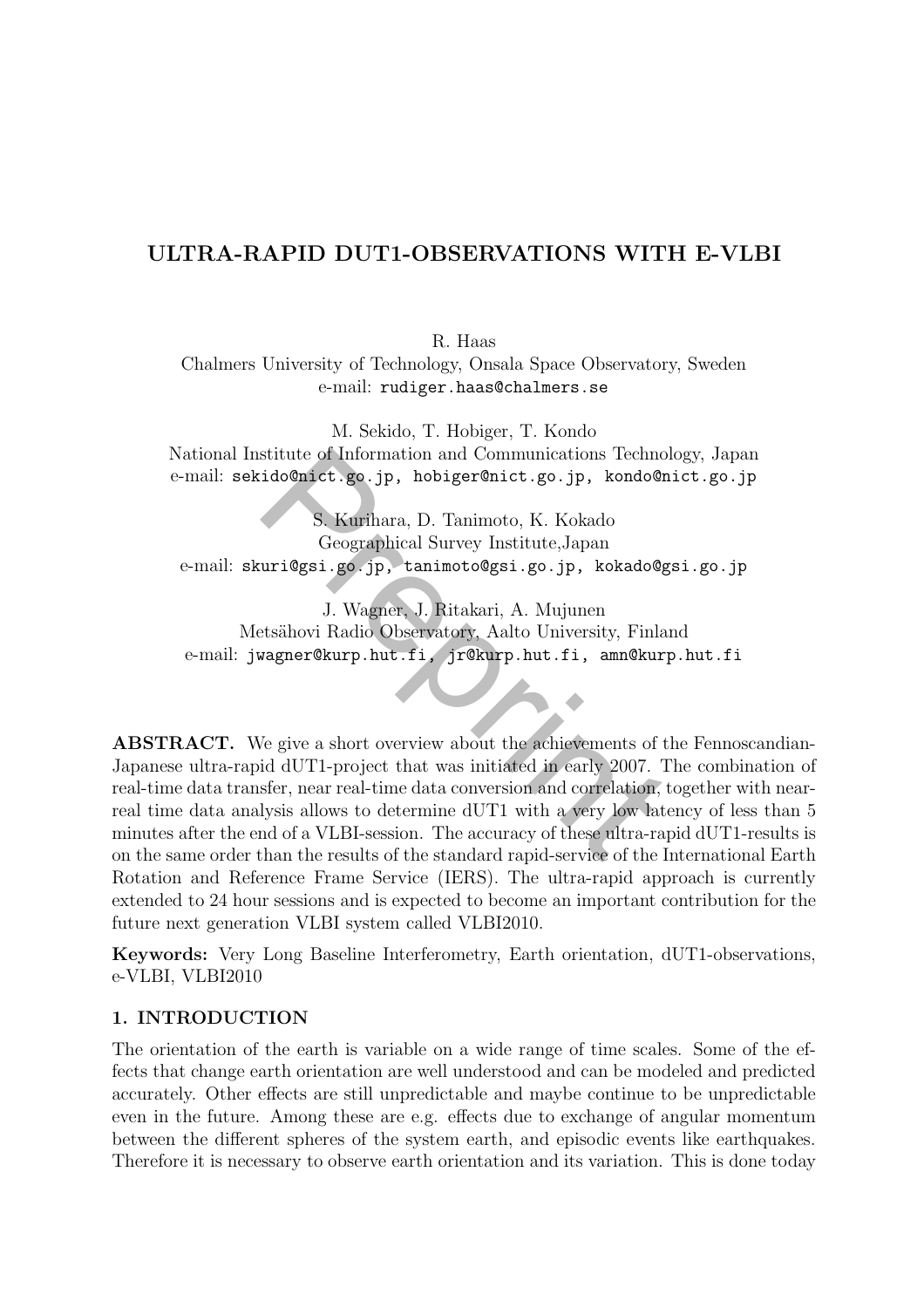by using several space geodetic techniques as for example Very Long Baseline Interferometry (VLBI) and satellite techniques like Global Navigation Satellite Systems (GNSS) and Satellite Laser Ranging (SLR). The International Earth Rotation and Reference Systems Service (IERS) uses the results of the space geodetic observations and derives consistent reference frames and time series of earth orientation.

The earth orientation parameters connect the terrestrial and the celestial reference frame. Any user that wants to relate these two reference frames, e.g. for navigation purposes, therefore needs accurate information about the earth orientation. This is valid both for navigation applications on the earth and for space navigation. Navigation in real-time depends on accurate predictions of earth orientation parameters. Predictions of earth orientation are provided by the IERS Rapid Service/Prediction Center. These predictions are based on models and actual observations and need therefore observational results with low latency. In particular predictions of the earth rotation angle, usually expressed as Universal Time (UT1), requires observations with low latency.

ganizes so-called intensive sessions to derive dUT1, the with respect to UTC (Universal time Coordinatery day with two radio telescopes forming a long ervations usually last for about 1 hour and a total dhe last years the The International VLBI Service for Geodesy and Astrometry (IVS) (Schlüter and Behrend, 2007) organizes so-called intensive sessions to derive dUT1, the difference of the earth rotation angle with respect to UTC (Universal time Coordinated). These sessions are performed every day with two radio telescopes forming a long east-west extended baseline. The observations usually last for about 1 hour and a total of 20-30 scans are observed. During the last years the latency of the final dUT1 results from these intensive sessions has been improved from several 2-3 days to 8 hours. This became possible due to the use of electronic transfer of the observational data to the correlator instead of sending the data storage devices by mail service (Luzum and Nothnagel, 2010). Pioneering efforts for the application of electronic data transfer for dUT1-observations were performed by VLBI groups in Japan, Sweden and Finland since early 2007.

### 2. ULTRA-RAPID VLBI SESSIONS

The VLBI groups in Kashima and Tsukuba (Japan) and Onsala and Metsähovi (Sweden and Finland) started in the spring of 2007 a Fennoscandian-Japanese VLBI project. Figure 1 shows a map with the involved stations and the long east-west oriented baselines. The goals of this project were to achieve low latency for UT1-results using Intensive-style VLBI-sessions, to test different VLBI observation setups and data rates (128, 256, 512 Mbps) and their impact on the dUT1-results, and to check the consistency of UT1-results observed simultaneously on almost parallel baselines

About 40 intensive-style VLBI-sessions were observed between early 2007 and mid 2009. Different baseline configurations, observing setups and data rates were used. During these experiments the observed data of Onsala and Metsähovi were sent in real-time via international optical fibre networks to correlator stations in Japan. There the data were converted to the Japanese K5-format and correlated in near real-time with the observational data of the Japanese partner telescopes. This combination of real-time electronic data transfer and near real-time correlation is usually called e-VLBI. Immediately after the end of the observing session the data were analyzed and dUT1 determined (Sekido et al., 2008). A highlight was the achievement of final dUT1-results within less than 4 minutes after the end of an observing session (Matsuzaka et al., 2008), which is the current world record.

Table 1 shows root-mean-square (RMS) differences between different dUT1-series and the EOP 05 C04 series of the International Earth Rotation and Reference Frame Service (IERS). The EOP 05 C04 series is the long term earth orientation data series of the IERS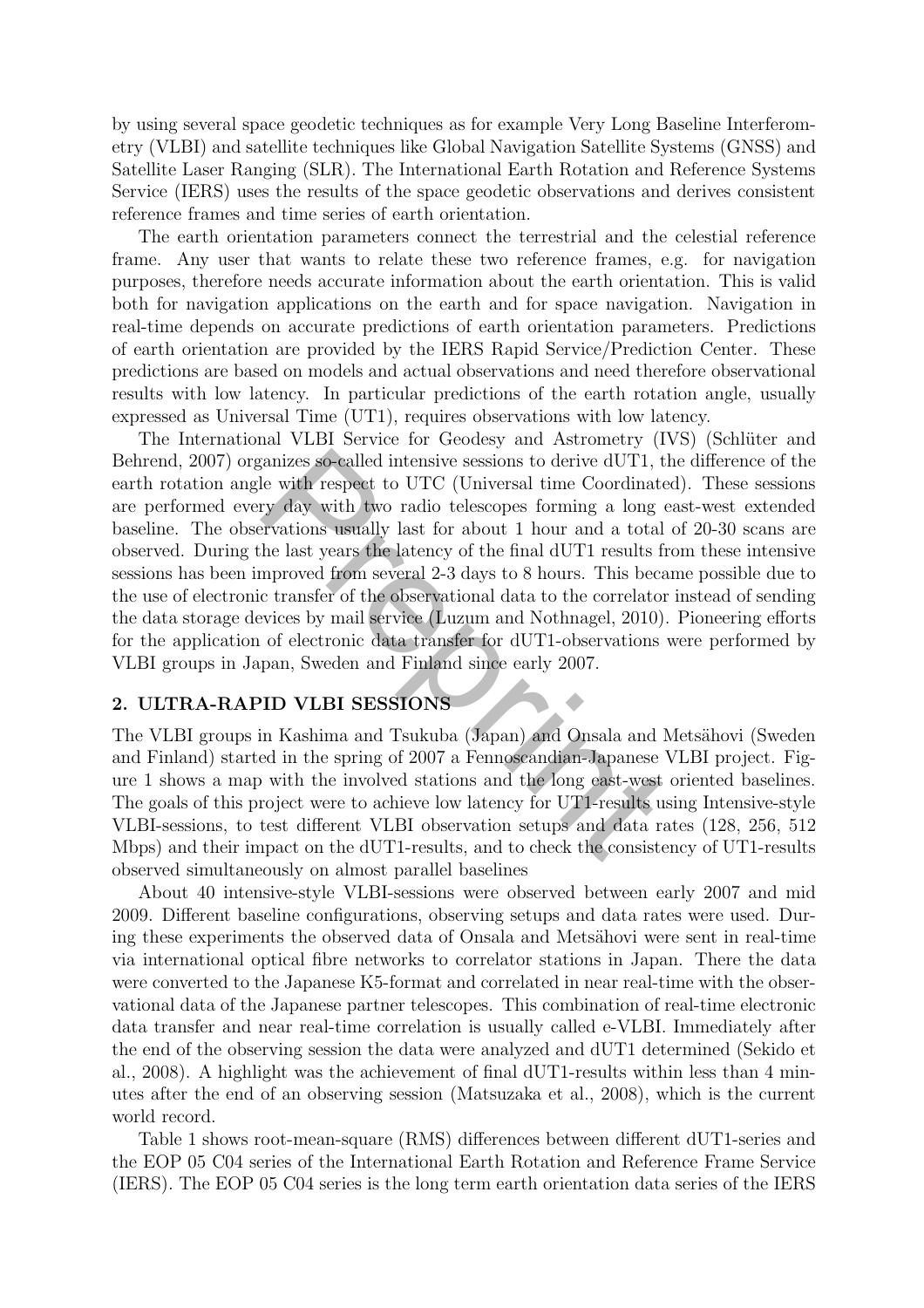

Figure 1: The network of four stations used for the ultra-rapid dUT1-sessions

and regarded as the most accurate series. The ultra-rapid results show a performance that is on a comparable accuracy level as the IERS rapid series. The RMS-agreement with respect to the IERS EOP 05 C04 series is on the order of about 30  $\mu$ s. However, the latency of the ultra-rapid dUT1 values is much lower than the IERS rapid series.

Due to constraints on telescope availability only one out of the 40 ultra-rapid sessions resulted in simultaneous dUT1-observations on almost parallel baselines. Comparing the results of this experiment in July 2007 we found an agreement for dUT1 on the order of 16.7  $\mu$ s, which is close to the formal uncertainty.

Most of the ultra-rapid dUT1-sessions used a data rate of 256 Mb/s, but some were performed with either lower (128 Mb/s) or higher data rates (512 Mb/s). A comparison of the formal errors shows that the higher data rates give lower formal errors for the dUT1-results, see Table 2.

|  | Table 1: RMS-differences of dUT1-series with respect to the IERS EOP 05 C04 series. |  |  |  |  |  |  |  |
|--|-------------------------------------------------------------------------------------|--|--|--|--|--|--|--|
|--|-------------------------------------------------------------------------------------|--|--|--|--|--|--|--|

| $dUT1$ -series         | RMS-difference $(\mu s)$ |
|------------------------|--------------------------|
|                        | w.r.t. IERS EOP 05 C04   |
| <b>IERS Bulletin-A</b> | 440.3                    |
| IERS-rapid series      | 28.1                     |
| <b>IERS Bulletin-B</b> | 12.7                     |
| ultra-rapid e-VLBI     | 32 S                     |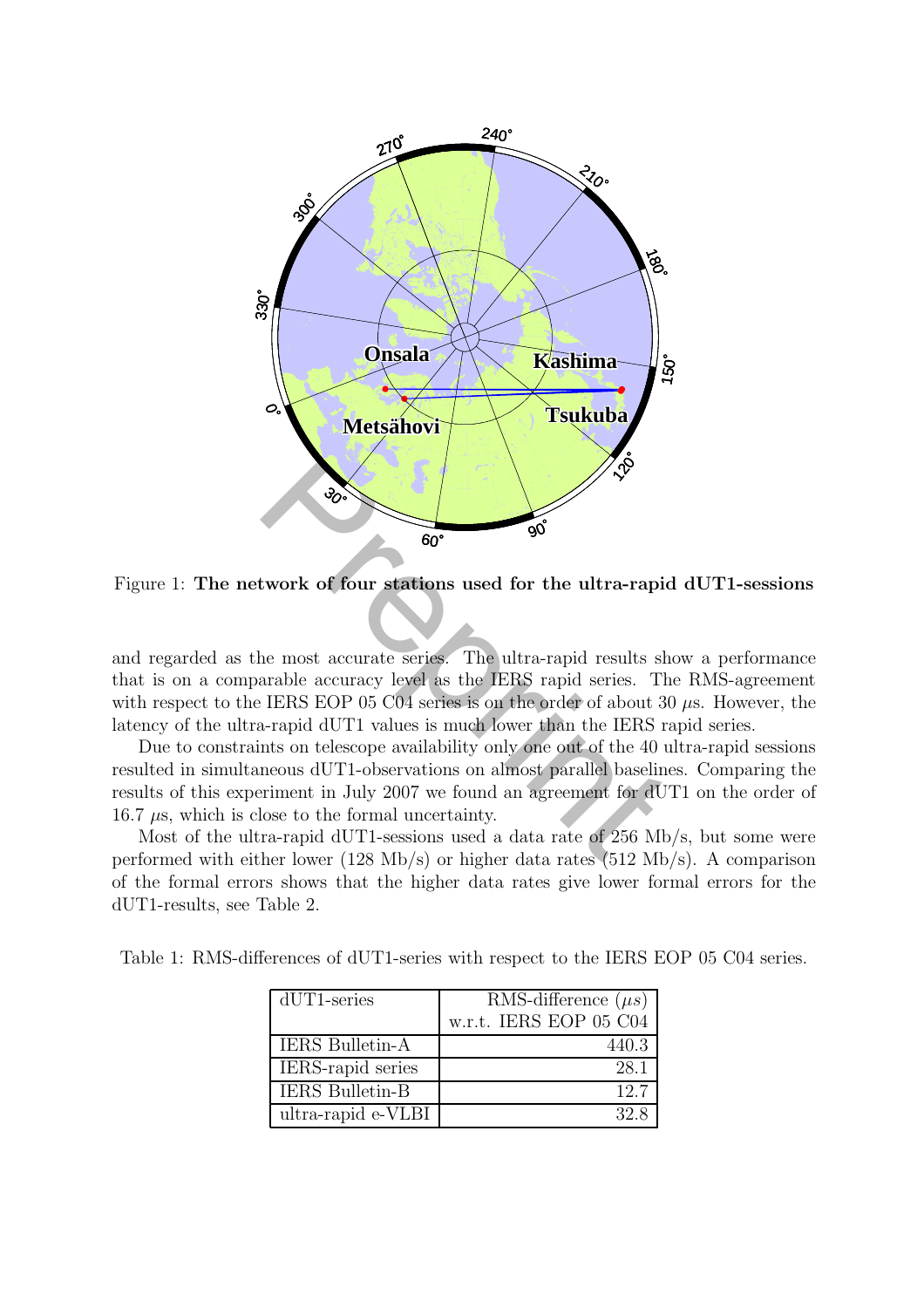|     | $\vert$ data rate (Mb/s) $\vert$ dUT1 formal uncertainty ( $\mu s$ ) |
|-----|----------------------------------------------------------------------|
| 128 | 23.1                                                                 |
| 256 | 11.3                                                                 |
| 512 |                                                                      |

Table 2: Average formal uncertainties for dUT1-results derived from different data rates.

#### 5. CONCLUSIONS AND OUTLOOK

The Fennoscandian-Japanese ultra-rapid dUT1 project allows to determine accurate UT1 results with very low latency. Final UT1-results can be determined within minutes after the end of a one hour observation session. The agreement with the final IERS 05 EOPC04 values is on the order of 30 microseconds. This is on the same level as the standard IERS rapid solutions, but with a much lower latency.

Simultaneous observations on almost parallel baselines agree on the order of better than 20 microseconds. There is also an indication that higher data rates lead to reduced formal uncertainties of the dUT1-results.

The IERS is very interested to adopt the ultra-rapid concept for the regular intensive sessions. In early 2010 an IVS task force group was asked to work towards a routine application of the ultra-rapid approach and the establishment of reliable data streams to the IERS Rapid Service and Prediction Center.

bservations on almost parallel baselines agree on the baselines agree of the dUT1-results.<br>Servations on almost parallel baselines agree on the sys of the dUT1-results.<br>Figure is also an indication that higher data rat sys Currently, we extend the ultra-rapid concept from dedicated one baseline sessions to standard IVS multi-station 24 hour sessions. For those IVS R1-sessions where both Onsala and Tsukuba take part, the observational data are sent in real-time from Onsala to the VLBI correlator at Tsukuba. At the correlator the data are converted to the Japanese K5 data format and successively correlated with the observational data of the Tsukuba station. Once a number of 35 scans has been correlated, i.e. covering usually about 1 to 1.5 hours of observations, the data are analyzed and dUT1 is determined. For every incoming new scan the respectively oldest is left out and the current 35 scans are analyzed again. Using this approach the whole data set is analyzed with a sliding window of 35 scans each while the ongoing 24 hour session. The approach has been tested so far for about 10 IVS sessions and works very successfull.

The next step is to extend the ultra-rapid concept to multi-station observation, correlation and analysis. It is known that dUT1 determined from one-baseline intensive-style sessions are very sensitive to the apriori pole coordinates used in the data analysis (Nothnagel and Schnell, 2007). It would thus be desirable to estimate also pole coordinates simultaneously, which is impossible from just one baseline. However, simultaneous correlation of several baselines of multi-station networks and the subsequent analysis will allow to determine the whole set of earth orientation parameters in ultra-rapid mode during ongoing VLBI sessions. This is very relevant as a preparation step for the operation of the next generation VLBI system VLBI2010 (Petrachenko et al., 2009). Among the goals of VLBI2010 are continuous VLBI observations with a global network of observing stations and low latency for the final results. Thus, VLBI2010 will require to transfer the observational data during the ongoing sessions, correlate the data during the ongoing session, and also analyze the correlation results and derive e.g. earth orientation parameters. The experience gained from the ultra-rapid sessions is therefore an important contribution to the VLBI2010 project.